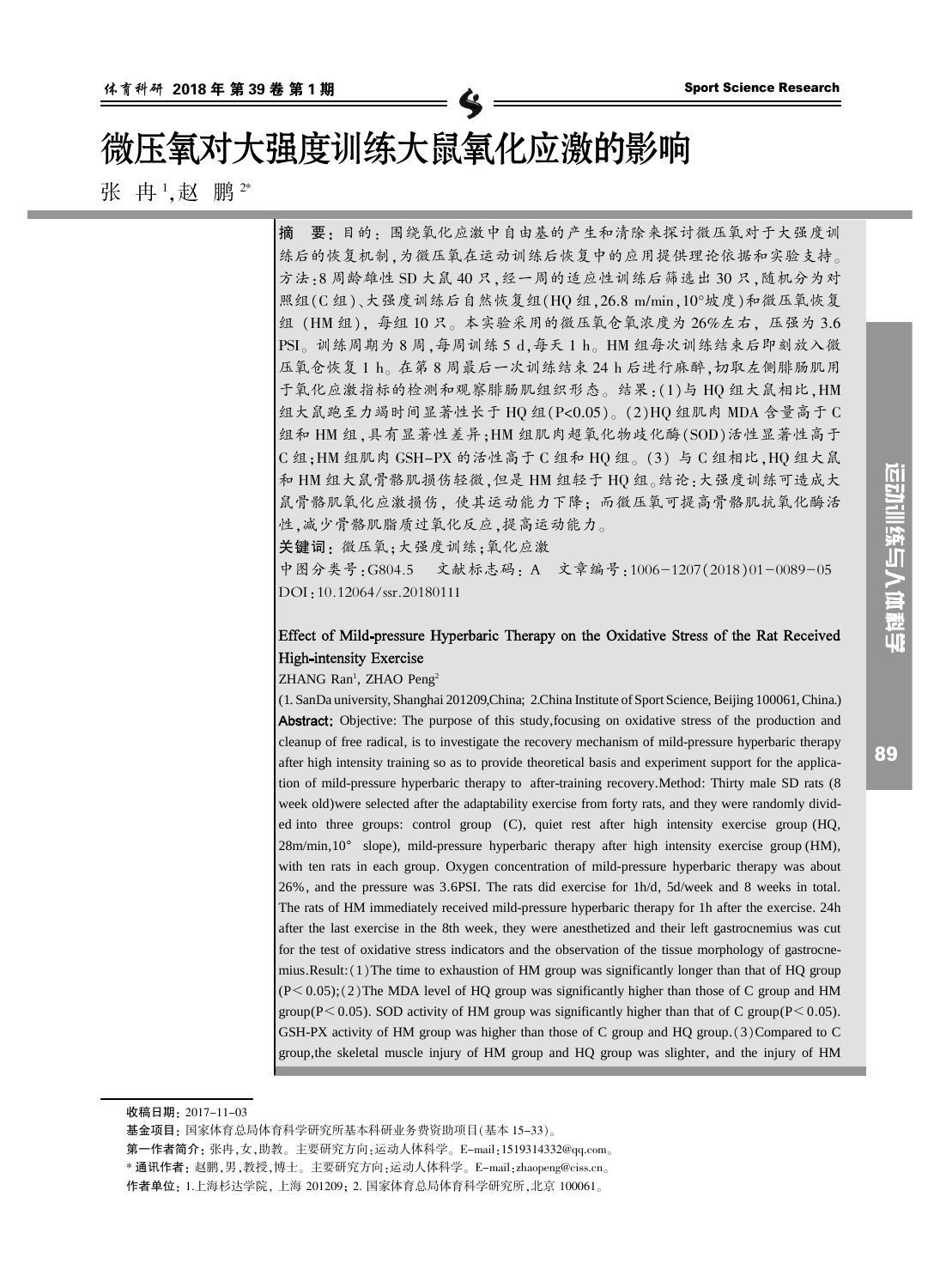group was even slighter than that of HQ group.Conclusion: High intensity training can lead to skeletal muscle oxidative stress injury and result in poor sport performance. Mild-pressure hyperbaric therapy can enhance the activity of antioxidant enzyme of skeletal muscle, reduce the lipid peroxidation and therefore improve exercise capacity.

Key Words: mild-pressure hyperbaric therapy; high intensity training; oxidative stress

随着世界竞技水平的提高, 运动员训练强度 也在不断地增大,运动员训练后或比赛期间的恢 复越来越受到关注。不充分的恢复不仅会导致疲 劳、运动表现下降,甚至还会增加运动损伤的可能 性[1]。因此,实现运动训练、比赛应激以及恢复之 间的适当平衡对于提高运动员的运动表现是非常 重要的。

微压氧疗法 (Mild-pressure Hyperbaric Therapy, mHBT)是指吸入压力在  $1 \sim 2$  绝对大气压 $($  Absolute Atmosphere, ATA)之间、氧浓度大于 35%的环境气 体的过程[2]。近年来微压氧在优秀运动员中使用变 得越来越流行,最近在普通大众中已成为改善疲劳、 增强整体健康、恢复运动相关损伤以及抗衰老的方式。 但是对于微压氧的治疗效果以及机制的研究甚少。 Kim 等研究了微压氧对氧化应激及疲劳的影响[2]。 所有参与者在微压氧前后进行指标测评。结果活性 氧代谢物 (Reactive Oxygen Metabolites, ROMs)和疲 劳类推视觉量表在微压氧前后有显著性差异,而生 物抗氧化能力(Biological Antioxidant Potential, BAP) 没有显著性差异。结果揭示微压氧可以有效地减少 氧化应激,而主观指标的变化可能与微压氧的安慰 剂效果有关。因此,微压氧是否能促进运动后机体的 恢复还有待于进一步研究。

氧化应激是指自由基的产生和清除之间不平 衡,自由基的产生大于自由基的清除。为了保持体 内自由基产生和清除之间的平衡。身体的抗氧化 系统被激活以保护细胞。但是当抗氧化防御系统 不够强壮和有效消除加速产生的活性氧(Reactive Oxygen Species, ROS) 和 活 性 氮 (Reactive Nitrogen Species, RON)时, 氧化应激就会发生, 而氧化应激 的发生会干扰细胞信号通路。长久的氧化还原平 衡的改变也会对细胞结构带来损害。如核酸、脂 质、蛋白质甚至是通过凋亡引起细胞死亡[3]。机体 可以通过自身的抗氧化防御系统来抵抗自由基造 成的细胞损伤,主要包括酶促系统和非酶促系统。 酶促系统主要包括,超氧化物歧化酶(Super Oxide Dismutase, SOD), 过氧化氢酶 (Catalase, CAT), 谷 胱 甘 肽 过 氧 化 物 酶 (Glutathion Peroxidase, GSH-PX $)$ 等。

#### 材料和方法  $\mathbf{1}$

### 1.1 实验对象

8 周龄 SPF 级健康雄性 SD 大鼠 40 只, 由北京 维通利华实验动物技术有限公司提供, 许可证号为  $SCXK(\bar{\pi})$  2012-0001。体重(230±7)g。于 SPF 级实 验室内进行实验。大鼠常规分笼饲养,每笼 5 只,自 由饮水饮食,专人定期更换饲料和垫料,室温 23~ 25℃,相对湿度 45%~ 55%,每天光照时间 12 h。饲 养室、用具等定期消毒灭菌。

#### 1.2 实验动物分组和运动干预

大鼠购入后进行适应性喂养 3 d. 使大鼠适应 动物房环境。3 d 后所有的大鼠进行 7 d 的适应性 跑台训练,训练方案为每天训练 15 min,跑台速度 为 15 m/min, 跑台坡度为 0°。适应性训练后, 选取 适应跑台训练的大鼠 30 只,随机分为 3 组:对照 组 (Control, C)、大强度训练后自然恢复组(Quiet Rest after High Intensity Training, HQ)、大强度训练 后微压氧恢复组 (Mild-pressure Hyperbaric Therapy after High Intensity Traininng, HM), 每组 10 只。大 强度训练后 HQ 在大强度运动后自然恢复, 大强 度训练后 HM 组在大强度训练后放入微压氧仓恢 复 1 h。

采用 Bedford 训练方案, 对 HQ 组和 HM 组大鼠 进行大强度跑台训练[4]。每天上午的 8:00~12:00 之 间进行训练,训练周期为 8 周,每周训练 5 d,每天 60 min, 运动强度为 26.8 m/min, 坡度为 10° (最大 摄氧量约为 81.00%±3.5 $\rm{\dot{V}O}_{2\text{max}}$ )。在训练的开始先以 15 m/min 速度跑 5 min, 随后在 5 min 内逐渐增至 26.8 m/min, 维持直至训练结束。最后一次跑至力 竭,记录力竭时间。HM 组每次训练结束后立即放入 微压氧仓 (型号:OBI-IF), 购自氧沐国际高新技术 (北京)股份有限公司,恢复 1 h。微压氧仓氧浓度为 26%左右, 压强为 3.6 PSI。力竭标准: (1)动物跟不 上预定的跑速,先后滞跑道后 1/3 处达 6 次以上, 声、光、电刺激驱赶均无效;(2)停止跑台运动后俯 卧位,呼吸深急、幅度大,神情倦怠、腹卧位跑、垂头 等,对刺激反应迟钝,翻正反射消失。

90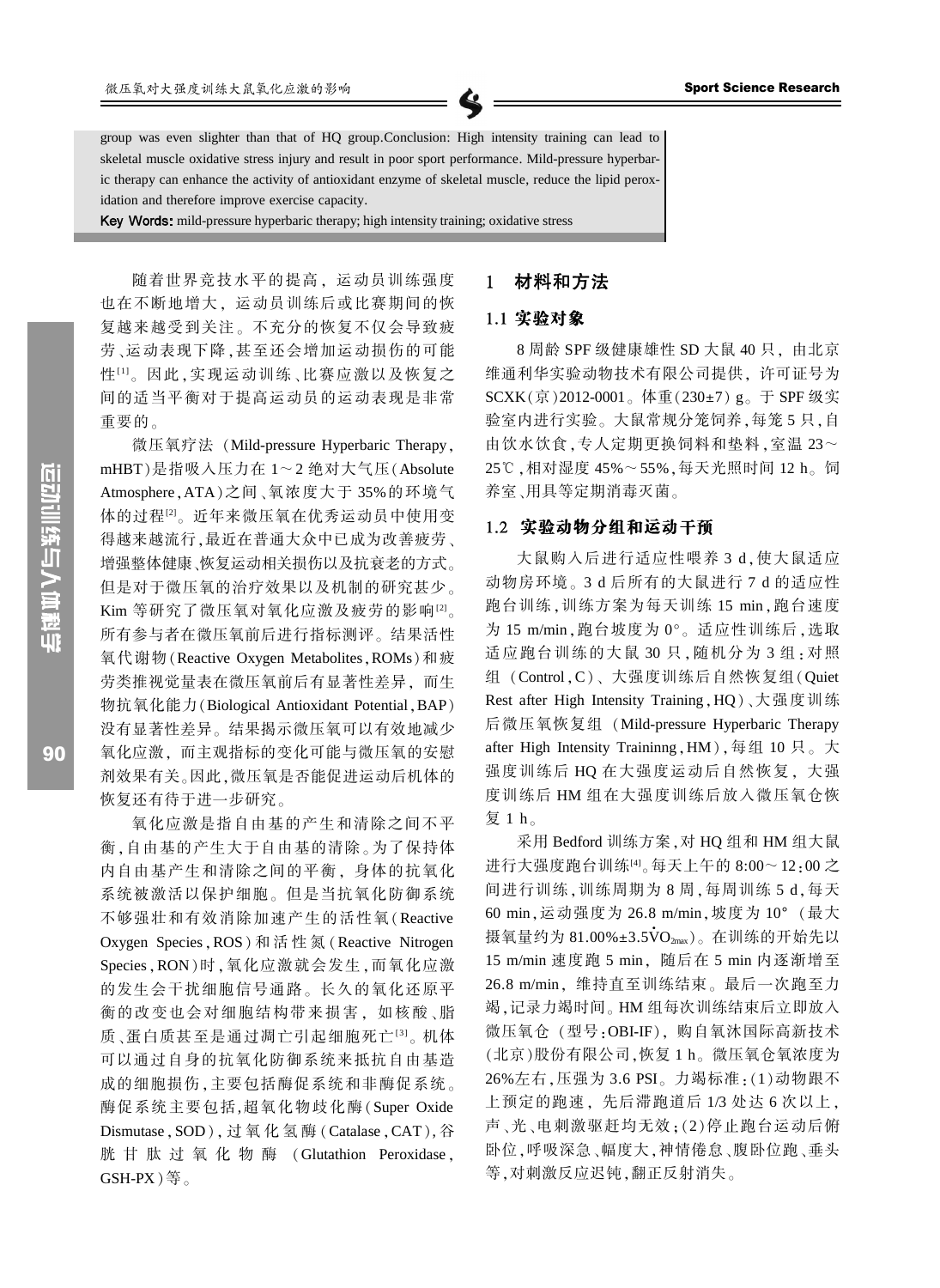#### 1.3 取材

各运动实验组大鼠均在运动实验后恢复 24 h 取材。大鼠腹腔注射 10%水合氯醛, 按 40mg/100g 体重剂量注射麻醉。麻醉好后迅速剥离右侧腓肠 肌,用生理盐水清洗、滤纸吸干后分为两部分,其中 一部分放在冻存管中保存于 -80℃ 冰箱中, 用于骨 骼肌氧化应激指标的检测,一部分放置于盛有 4% 多聚甲醛的广口瓶中常温保存,用于石蜡切片病理 学检查。

### 1.4 测试指标及方法

#### 1.4.1 氧化应激指标检测

MDA 含量采用 TBA 法测定, SOD 活性采用 WST-1 法, CAT 的测定采用可见光法, GSH-PX 的测 定采用比色法。SOD 活性使用酶标仪(赛默飞, Wellscan)检测, 其余使用分光光度计(Unico,7200) 检测。试剂盒均购自南京建成生物工程研究所。

### 1.4.2 骨骼肌组织学制备

将固定好的大鼠腓肠肌依次经脱水、组织透明、 浸蜡、包埋、切片、脱蜡、水化、苏木素染色、分化、伊 红染色、脱水、透明、封片, 制成 HE 染色切片, 光学 显微镜下观察、摄取图像。

### 1.5 统计学分析

所有数据应用 SPSS19.0 统计软件处理, 每组数 据用均数±标准差(X±SD)表示,力竭时间的比较采 用独立样本 t 检验, 其他指标采用单因素方差分析 法比较组间差异, 以 P< 0.05 认为具有显著性差异。

#### $\overline{2}$ 实验结果

# 2.1 大鼠的一般状况

经过8周的实验,对照组大鼠神态安静,状态良 好,饮食饮水正常,皮毛光亮整洁,反应敏捷,眼睛有 神:HO 组和 HM 组大鼠出现懒动倦怠,饮食饮水减 少,毛发无光泽,双眼暗淡无光,个别大鼠出现便溏, 自主活动减少,反应能力降低,这些表现以 HO 组大 鼠尤为明显。

#### 2.2 微压氧对大鼠力竭时间的影响

运动耐力是评估抗疲劳效果的重要参数,运动 至力竭时间的长短可以作为评估运动耐力和疲劳的 指标。由表 1 可见, HM 组大鼠与 HO 组大鼠比较, 大鼠在跑台上跑至力竭的时间有明显延长,差异有 统计学意义(P<0.05)。结果表明微压氧可以增强大 鼠运动耐力和抗疲劳的效果。

Table I Comparison between the Time to Exhaustion of Rats Using Different Recovery Methods ( $\overline{X}$ ±SD)

|                                                             | HO              | HМ                              |  |  |
|-------------------------------------------------------------|-----------------|---------------------------------|--|--|
| 时间/min                                                      | $92.97 + 23.21$ | $123.01 \pm 34.41$ <sup>*</sup> |  |  |
| $\Delta$ In the set of the state of $\Delta$ , and $\Delta$ |                 |                                 |  |  |

注 · \* 与 HO 组相比 P< 0.05

# 2.3 微压氧对大鼠腓肠肌中 MDA 含量及抗氧 化酶活性的影响

## 2.3.1 微压氧对丙二醛(MDA)含量的影响

MDA 是细胞脂质过氧化的一个重要产物,是衡 量体内自由基代谢和机体受损程度的一个重要指 标。由表 2 可知, HQ 组大鼠 MDA 含量显著高于 C (P<0.05), HM 组 MDA 含量低于 HQ 组, 具有显著 性差异 (P<0.05), 而大强度训练后 HM 组大鼠 MDA 含量与 C 相比没有显著性差异, 表明大强度 训练可以引起 MDA 含量升高, 而微压氧可以减少 MDA 含量,减少脂质过氧化反应。

表 2 各组大鼠腓肠肌中 MDA 含量及抗氧化酶活性 测试结果 $(\overline{X}$ ±SD)

Table II MDA Content in the Gastrocnemius of the Different Group Rats and the Test Result of the Activity of Antioxidant Enzyme  $(\overline{X} \pm SD)$ 

| 组别                            | C                 | HO                         | HМ                             |
|-------------------------------|-------------------|----------------------------|--------------------------------|
| $MDA/nmol·mgprot-1$           | $3.43 + 0.91$     | $8.50 + 2.11$ <sup>*</sup> | $4.56 + 1.55$ <sup>#</sup>     |
| $SOD/U$ -mgprot <sup>-1</sup> | $33.65 + 7.60$    | $40.48 + 9.77$             | $50.27 + 8.05^*$               |
| $CAT/ U·ml-1$                 | $6.86 + 1.81$     | $8.35 + 1.53$              | $7.66 + 3.19$                  |
| <b>GSH-PX/U</b>               | $40.71 \pm 10.20$ | $52.19 \pm 14.69$          | $70.60 \pm 5.39$ <sup>**</sup> |

注: \* 与对照组相比 P<0.05.# 与自然恢复组相比 P<  $0.05<sub>o</sub>$ 

#### 2.3.2 微压氧对抗氧化酶活性的影响

机体抵抗自由基造成的细胞损伤主要靠自身的 抗氧化防御系统,包括酶促系统和非酶促系统。酶促 系统主要包括:超氧化物歧化酶(SOD),过氧化氢酶  $(CAT)$ , 谷胱甘肽过氧化物酶 $(GSH-PX)$ 等。

由表 2 可知, HM 组与 G 组相比 SOD 活性显著 性增高(P<0.05),而 HQ 组与对照组相比没有显著 性差异。结果表明微压氧可促进 SOD 活性增加。

由表 2 可知, C 组、大强度训练后 HQ 组和 HM 组大鼠 CAT 活性没有显著性差别。

由表 2 可知, 大强度训练后 HM 组 GSH-PX 活 性高于 C 组, 差异有统计学意义(P<0.05); 而 HQ 组 虽有升高,但与 C 组相比不具有统计学意义。HM组 与 HQ 组相比, GSH-PX 活性显著性升高  $(P < 0.05)$ 。 结果表明,微压氧可显著提高 GSH-PX 的活性。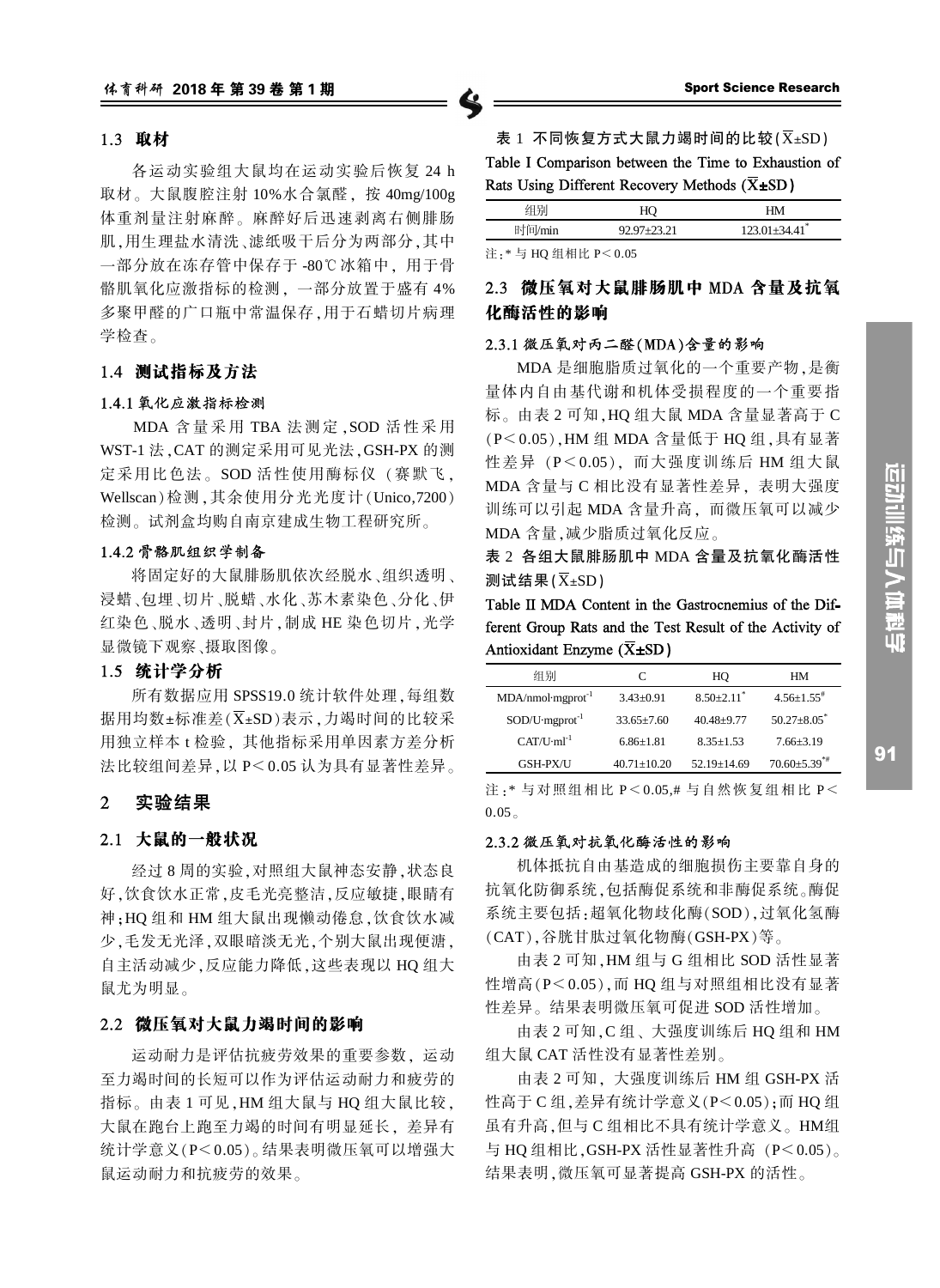#### 2.4 腓肠肌组织形态学改变

根据图 1 我们可以看到对照组大鼠骨骼肌结构 正常。在纵切片上可见排列紧密、规律的纵向肌纤 维,肌纤维粗细均匀,肌间隙大小基本一致。明暗相 间的肌横纹清晰、整齐。大强度训练后 HQ 组骨骼肌 肌间隙变大,横纹消失,肌核分布不均,细胞核聚集; 大强度训练后 HM 组与安静恢复相比, 症状得到改 善, 间质水肿轻, 肌核分布较均匀, 损伤明显低于  $HO$  组。



图 1 腓肠肌纤维 HE 染色结果 ( $\times$ 200)

Figure 1 HE Staining Result of Gastrocnemius Fibre (x  $200)$ 

#### 分析讨论  $\overline{3}$

### 3.1 力竭时间的比较

运动至力竭的时间是机体运动能力的综合表 现,其不仅反映机体抗疲劳的能力,也反应机体的抗 应激能力及对不良环境的适应能力。本实验研究发 现:HM组与 HQ组比较,大鼠跑至力竭时间明显延 长.具有显著性差异(P<0.05)。说明大强度训练后 微压氧恢复能够显著提高大鼠力竭运动时间,增强 大鼠的运动能力。我们的研究结果与彭兆云等[5]的 研究结果一致,他们发现高压氧预处理可以延长小 鼠的游泳力竭时间,郭洋琴<sup>[6]</sup>、滕进忠等<sup>[7]</sup>的研究结 果也证实高压氧可以延长大鼠游泳至力竭时间,提 高大鼠运动耐力。我们推测可能是与通过加强机体 清除自由基的能力,促进毛细血管增生、从而改善骨 骼肌缺血缺氧有关。

# 3.2 微压氧对大鼠腓肠肌中 MDA 含量及抗氧 化酶活性的影响

长时间、力竭运动会造成机体抗氧化能力下降, 自由基生成与清除失去平衡, 致使机体自由基产生 过多,在体内堆积。过多的自由基会加剧细胞的脂质 讨氧化反应, 导致细胞的结构和功能受到损害, 引起 生物膜的功能障碍,使细胞内外离子转运发生紊乱, 导致运动性疲劳。大多数研究中以代谢过程中的脂 质过氧化产物为测定物和体内的酶类抗氧化物质等 来评价体内的抗氧化状态。

许多研究显示。高强度运动和力竭运动都会导

致体内氧化应激反应、造成体内自由基生成增多。 Patlar 等的研究中,健康男性采用 Bruce 方案进行每 周一次的力竭运动,运动前和后采集血样,发现与静 止状态相比,力竭运动导致 MDA 上升,并具有显著 性差异图。赵越越的研究中,大强度游泳运动会造成 运动员体内自由基增多, 抗氧化能力下降, 出现脂 质、蛋白质和 DNA 氧化损伤[9]。 Jówko 等的研究中, 运动员进行重复的冲刺跑测试(4x15 s,间歇 1 min), 发现在冲刺跑后 5 min 以及 24 h 后, 血清中 MAD 显著性升高[10]。本研究与上述研究结果一致,大强度 力竭运动导致骨骼肌 MDA 含量显著上升, 而 HM 组 MDA 含量与 C 组没有显著性差异。HM 组 SOD 活性显著性高于 C 组, GSH-PX 活性显著高于 C 组 和 HQ 组。研究结果表明微压氧可以调节肌肉抗氧 化酶的活性,减少氧化应激反应,从而起到减少骨骼 肌损伤,提高运动能力的作用。Gregorevic 等研究了 高压氧对于抗氧化酶活性的影响[11]。他们发现重复 性吸入高压氧可以上调趾长伸肌肌肉和比目鱼肌抗 氧化酶的活性。Kim 等研究了微压氧对氧化应激及 疲劳的影响[2]。所有参与者在微压氧前后进行指标 测评。结果活性氧代谢物(ROM)在微压氧前后有显 著性差异。结果揭示微压氧可以有效的减少氧化应 激。然而, 在本研究中, HM 组 CAT 活性与 C 组和 HO 组没有显著性差别, 可能是 CAT 发挥作用具有 一定的阶段性和条件性。综上所述,大强度运动造成 骨骼肌氧化应激反应、而微压氧可上调抗氧化酶活 性,从而维持自由基生成与清除之间的平衡。其机制 可能是微压氧可减少酸性代谢产物的堆积: 提高组 织血氧含量,促进线粒体氧化功能;提高机体的抗氧 化系统,加强清除自由基的能力。

#### 3.3 微压氧对大鼠骨骼肌组织形态学的影响

苏木精-伊红染色简称 HE 染色, 是生物学和医 学的细胞与组织学最广泛应用的染色方法。染色结 果为细胞核呈蓝色,细胞浆、肌肉、结缔组织等呈不 同程度的红色。通过 HE 染色可以观察骨骼肌组织 的结构,如肌外膜、肌核、肌纤维的形态及间质小管、 炎症细胞等。本研究中,C组大鼠骨骼肌结构正常, 肌纤维排列紧密、规则、粗细均匀,肌间隙大小基本 一致。肌核呈扁椭圆形,均匀分布在纤维周围的肌膜 下。大强度训练后 HO 组肌纤维肿胀, 肌核分布不 均,出现核聚集,肌间质水肿、炎症细胞浸润、小血管 扩张。大强度训练后 HM 组与 HQ 组相比,症状得到 改善,损伤明显低于 HQ 组。郭洋琴等的研究中,观 察了高压氧对于游泳力竭大鼠肝脏、骨骼肌和肾脏